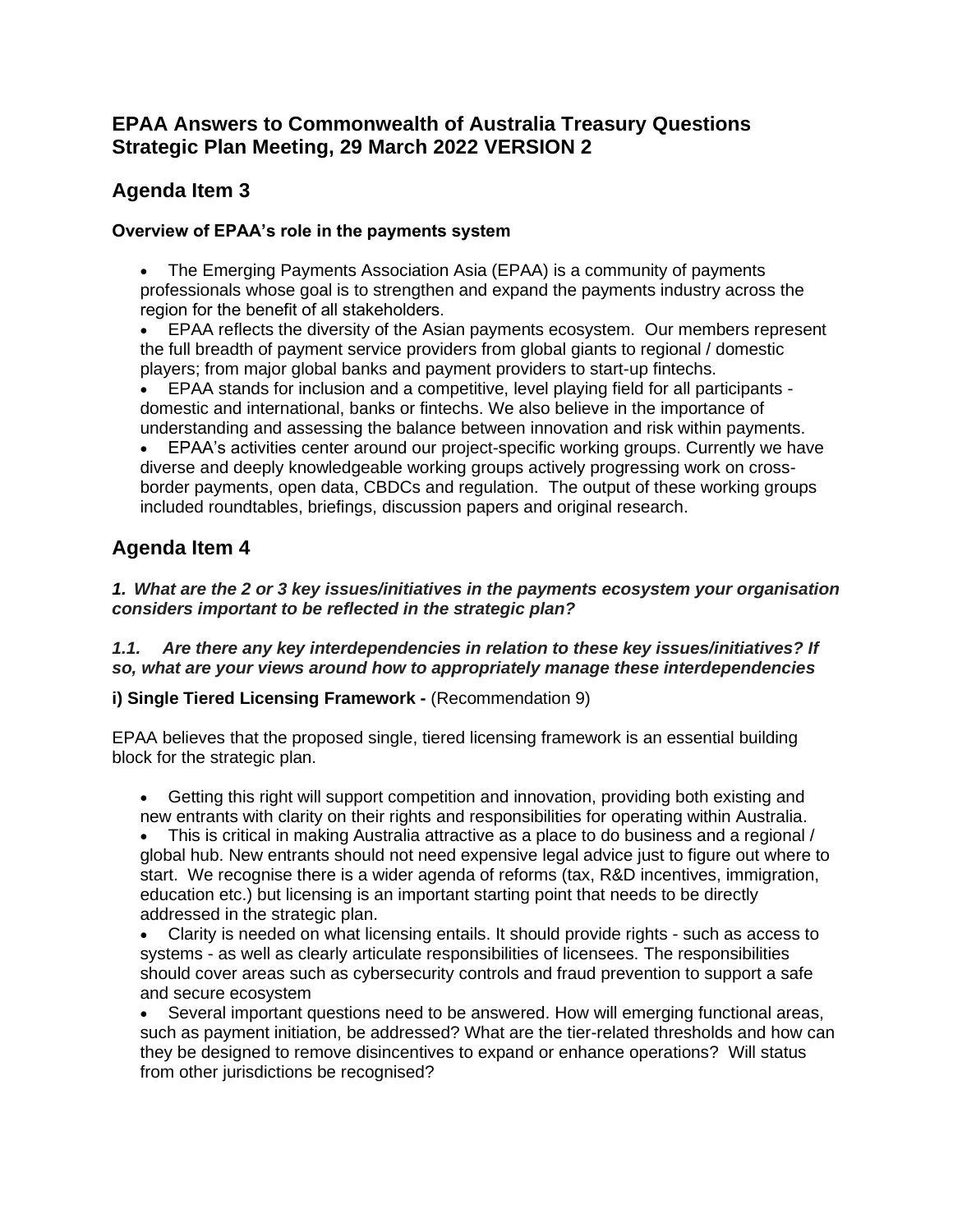• We should learn from overseas examples - concern that Canada's "catch and release approach" does not provide incentives whereas a European / Singaporean regulatory approach and a single licensing regime for a comprehensive suite of payment activities (for example) provides a more robust approach.

• Licensing needs to be done properly and if that means more time needs to be taken then, then so be it, but licensing shouldn't be underdone or left to drift.

While ASIC is proposed as the licensing body there needs to be good coordination between the regulators - including not just Treasury, APRA, and RBA but also Austrac and the ACCC to ensure better regulatory outcomes.

#### **ii) Accessibility to Systems -** (Recommendation 11)

Linking the licensing regime to access to systems.

• A consistent approach across domestic systems and regimes is critical

The new licensing regime should also instill regulator confidence in granting third party access to Australia's payment systems; it should also be consistent with adjacent regimes, such as the CDR. For example, if an entity has been accredited under the CDR, it should have demonstrated sufficient safeguards and compliance to be considered for access to the payment systems. While this does not necessarily mean CDR accreditation should be a mandatory first step of the new licensing regime, the point is that regimes should complement where it makes sense to.

• This sort of accessibility will support and promote an interoperable and consistent approach within the domestic market but should also make it easier for Australia to meet its G20 cross-border payments commitments.

## **iii) Safe, Secure and Resilient Platforms**

A payments ecosystem that is safe, secure and reliable is in everyone's interest and essential for industry and end-user confidence.

• Systems and platforms used by multiple players should be open and accessible but also safe, secure, and resilient. This includes systems and platforms for payments as well as systems and platforms that enable standardized approaches to CDR and Digital Identity.

- Ecosystem resilience means that issues such as fraud and cyber-security need to be addressed at all levels. They are issues of concern for policymakers and regulators and critical for system operators and participants within those systems.
- Licensing can support a coordinated and robust approach around these issues so that new entrants / fintechs can have access without compromising safety and security.
- Ecosystem resilience should also mean that issues such as access to cash should be addressed, ideally on a collaborative basis.

#### *1.2. What do you consider to be an appropriate timeframe for each of the issues/initiatives to be addressed/implemented?*

The timing for licensing should be sooner rather than later, though care should be taken to do this properly and not to rush or do a cursory job.

We recognise that a start date of 1 July 2023 for a new licensing regime, though desirable, is highly ambitious and a date of 1 July 2024 likely more realistic.